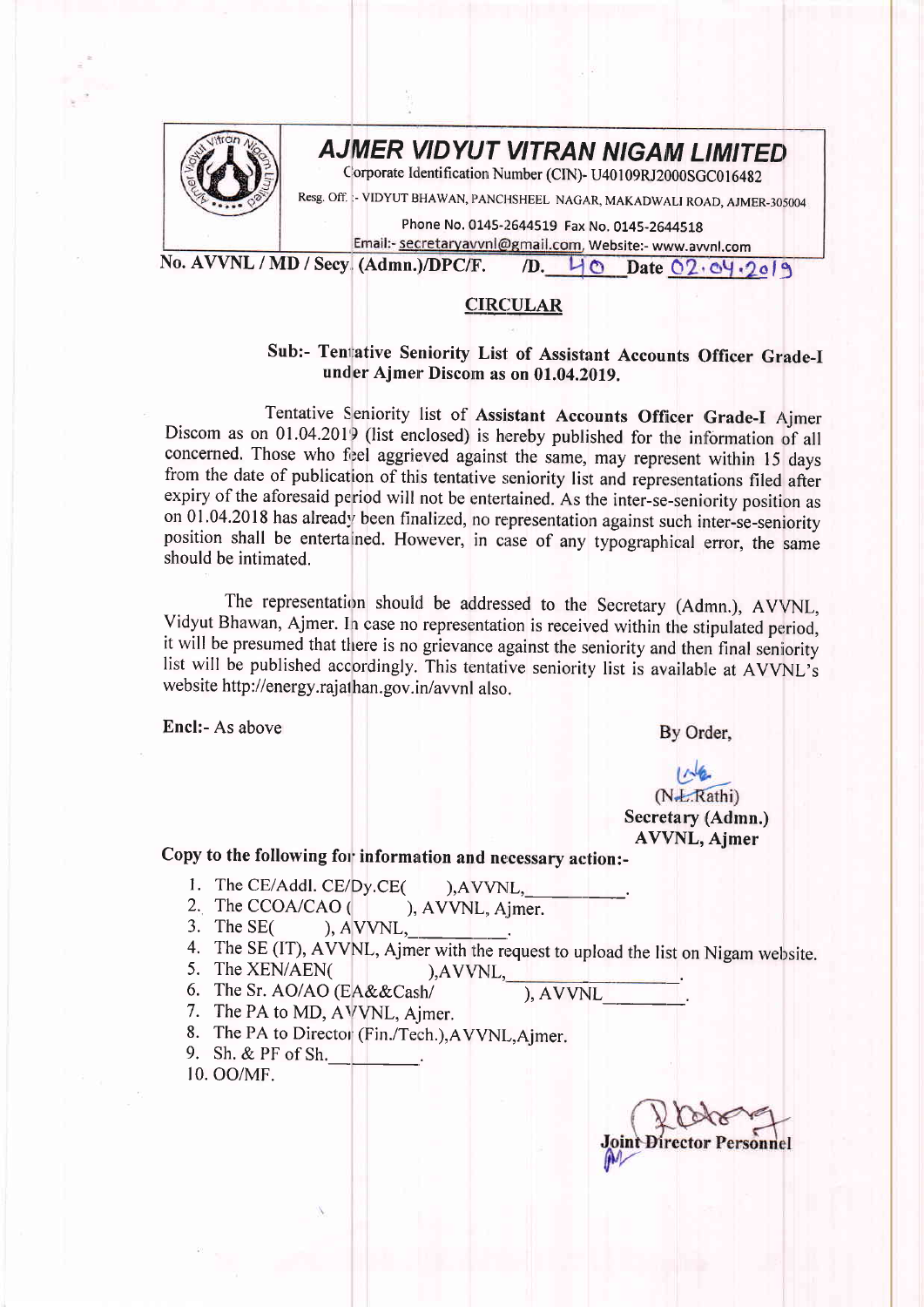|                 | Tentative Seniority List of Assistan |            |               | Accounts Officers Grade-I under Ajmer Discom as on 01.04.2019 |         |  |
|-----------------|--------------------------------------|------------|---------------|---------------------------------------------------------------|---------|--|
| Snr.<br>Ż.      | Name                                 | Categ      | Date of Birth | Order & Date<br>Prom./Rectt.                                  | Remarks |  |
|                 | Ashok Kumar Tiwari                   | <b>GEN</b> | 14.08.1969    | Review DPC 2011-12                                            |         |  |
| $\mathbf 2$     | Pratibha A Tondan                    | SC         | 06.12.1974    | Review DPC 2011-12                                            |         |  |
| 3               | S.P. Bansiwal                        | SC         | 15.08.1960    | Re-Review DPC 2012-13                                         |         |  |
| 4               | Sultan Singh                         | GEN        | 03.07.1959    | Re-Review DPC 2012-13                                         |         |  |
| 5               | Bhagirat Mal                         | GEN        | 15.10.1959    | Re-Review DPC -2012-13                                        |         |  |
| $\circ$         | Kamlesh Kumari Meena                 | S          | 04.03.1983    | Re-Review DPC 2012-13                                         |         |  |
| $\overline{ }$  | Kuldeep Singh                        | SC         | 30.05.1961    | DPC 2013-14                                                   |         |  |
| $\infty$        | Banshidhar Jatoliya                  | SC         | 14.07.1959    | DPC 2015-16                                                   |         |  |
| $\mathbf 0$     | Reena Tiwari                         | <b>GEN</b> | 14.02.1983    | DPC 2015-16                                                   |         |  |
| $\overline{10}$ | Ratan Joshi                          | GEN        | 08.07.1983    | DPC 2015-16                                                   |         |  |
| $\Box$          | Manish Kumar Shivani                 | GEN        | 29.04.1977    | DPC 2015-16                                                   |         |  |
| 12              | Sheetal Jain                         | <b>GEN</b> | 01.07.1983    | DPC 2015-16                                                   |         |  |
| 13              | Harsha Soni                          | <b>GEN</b> | 21.10.1981    | DPC 2015-16                                                   |         |  |
| $\overline{4}$  | Ajay Charan                          | <b>GEN</b> | 10.06.1985    | DPC 2015-16                                                   |         |  |
| 15              | Dinesh Tailor                        | <b>GEN</b> | 11.05.1984    | DPC 2015-16                                                   |         |  |
| $\overline{16}$ | Nitesh Paliwal                       | GEN        | 15.08.1976    | DPC 2015-16                                                   |         |  |
| $\overline{17}$ | Hem Lata Verma                       | SC         | 16.02.1981    | DPC 2016-17                                                   |         |  |
| 18              | Teena Chauhan                        | SC         | 30.11.1980    | DPC 2016-17                                                   |         |  |
| 19              | <b>Ashok Gupta</b>                   | <b>GEN</b> | 24.07.1980    | DPC 2016-17                                                   |         |  |
| 20              | Lokesh Kumar Sharma                  | GEN        | 26.11.1966    | DPC 2016-17                                                   |         |  |
| 21              | Sunita Jain                          | <b>GEN</b> | 31.08.1973    | DPC 2016-17                                                   |         |  |
| 22              | Kirti Kumar Verma                    | <b>GEN</b> | 14.07.1977    | DPC 2016-17                                                   |         |  |
| 23              | Satya Narayan Meena                  | <b>TS</b>  | 15.11.1984    | DPC 2016-17                                                   |         |  |
| 24              | Amar Meena                           | <b>ST</b>  | 07.08.1984    | DPC 2016-17                                                   |         |  |
| 25              | Subhash Chand                        | SC         | 19.05.1961    | DPC 2017-18                                                   |         |  |
|                 | United                               |            |               |                                                               |         |  |

 $\omega$ 

 $\tilde{t}$ 

AJMER VIDYUT VITRAN NIGAM LIMITED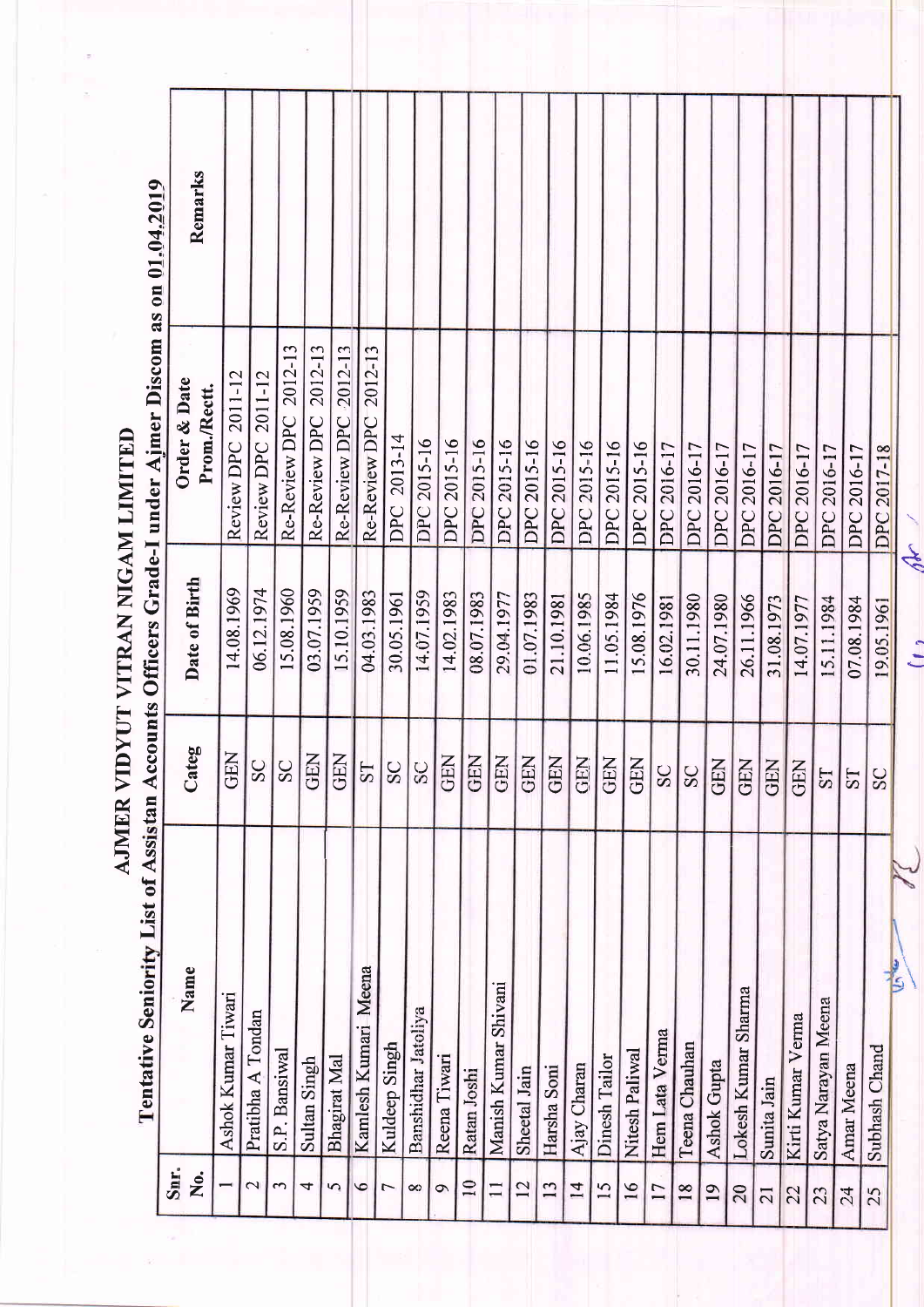| Remarks                      |                   |             |             |                       |                  |                   |             |                   |                      |             |                    |                    |                 |                        |                |                 |                      |                     |                    |                   |                 |                 |                |                   |                |                     |             |            |
|------------------------------|-------------------|-------------|-------------|-----------------------|------------------|-------------------|-------------|-------------------|----------------------|-------------|--------------------|--------------------|-----------------|------------------------|----------------|-----------------|----------------------|---------------------|--------------------|-------------------|-----------------|-----------------|----------------|-------------------|----------------|---------------------|-------------|------------|
| Order & Date<br>Prom./Rectt. | DPC 2017-18       | DPC 2017-18 | DPC 2017-18 | DPC 2017-18           | DPC 2018-19      | DPC 2018-19       | DPC 2018-19 | DPC 2018-19       | DPC 2018-19          | DPC 2018-19 | <b>DPC 2018-19</b> | DPC 2018-19        | DPC 2018-19     | DPC 2018-19            | DPC 2018-19    | DPC 2018-19     | DPC 2018-19          | DPC 2018-19         | DPC 2018-19        | DPC 2018-19       | DPC 2018-19     | DPC 2018-19     | DPC 2018-19    | DPC 2018-19       | DPC 2018-19    | DPC 2018-19         | DPC 2018-19 | <b>Abr</b> |
| Date of Birth                | 23.06.1968        | 02.07.1959  | 01.07.1959  | 03.08.1959            | 05.01.1969       | 01.09.1963        | 21.05.1966  | 02.01.1960        | 02.07.1967           | 01.07.1969  | 18.02.1966         | 25.05.1964         | 08.07.1968      | 15.12.1964             | 03.03.1970     | 01.09.1970      | 13.11.1968           | 01.01.1968          | 16.02.1971         | 09.12.1967        | 15.09.1959      | 01.06.1960      | 15.11.1964     | 03.04.1968        | 10.06.1972     | 15.05.1972          | 06.08.1966  | $\Omega$   |
| Categ                        | GEN<br>GEN        |             |             | E<br>B<br>G<br>B<br>G |                  | S                 | SC          | SC                | <b>GEN</b>           | <b>GEN</b>  | <b>GEN</b>         | OBC                | <b>GEN</b>      | <b>GEN</b>             | <b>GEN</b>     | OBC             | <b>GEN</b>           |                     | GEN<br>GEN         |                   | GEN<br>GEN      |                 | OBC<br>GEN     | <b>GEN</b>        | <b>GEN</b>     | <b>GEN</b>          | <b>GEN</b>  |            |
| Name                         | Sunil Dutt Sharma | S.N. Vyas   | Hema Ram    | Gopal Lal Jangid      | Umesh Kumar Loth | Ram Niwas Dhaniya | Vinod Kumar | Govind Ram Kalyan | Surendra Kumar Bhati | Ramlal      | Kurda Ram Doot     | Sushil Kumar Verma | Raghuveer Singh | Lajpat Rai Raghuvanshi | Rajeev Surana  | Heera Lal Saini | Surendra Kumar Saini | Birbal Singh Pachar | Ram Chandra Somani | Madhu Sudan Joshi | A.K. Srivastava | Rameshwar Saini | Nirmala Mathur | Manoj Kulshrestha | Mahendra Kumar | Pawan Kumar Kaushik | Peetha Ram  |            |
| Snr.<br>Š.                   | 26                | 27          | 28          | 29                    | 30               | $\overline{31}$   | 32          | 33                | 34                   | 35          | 36                 | 37                 | 38              | 39                     | $\overline{4}$ | $\overline{41}$ | 42                   | 43                  | $\overline{4}$     | 45                | 46              | 47              | 48             | 49                | 50             | 51                  | 52          |            |